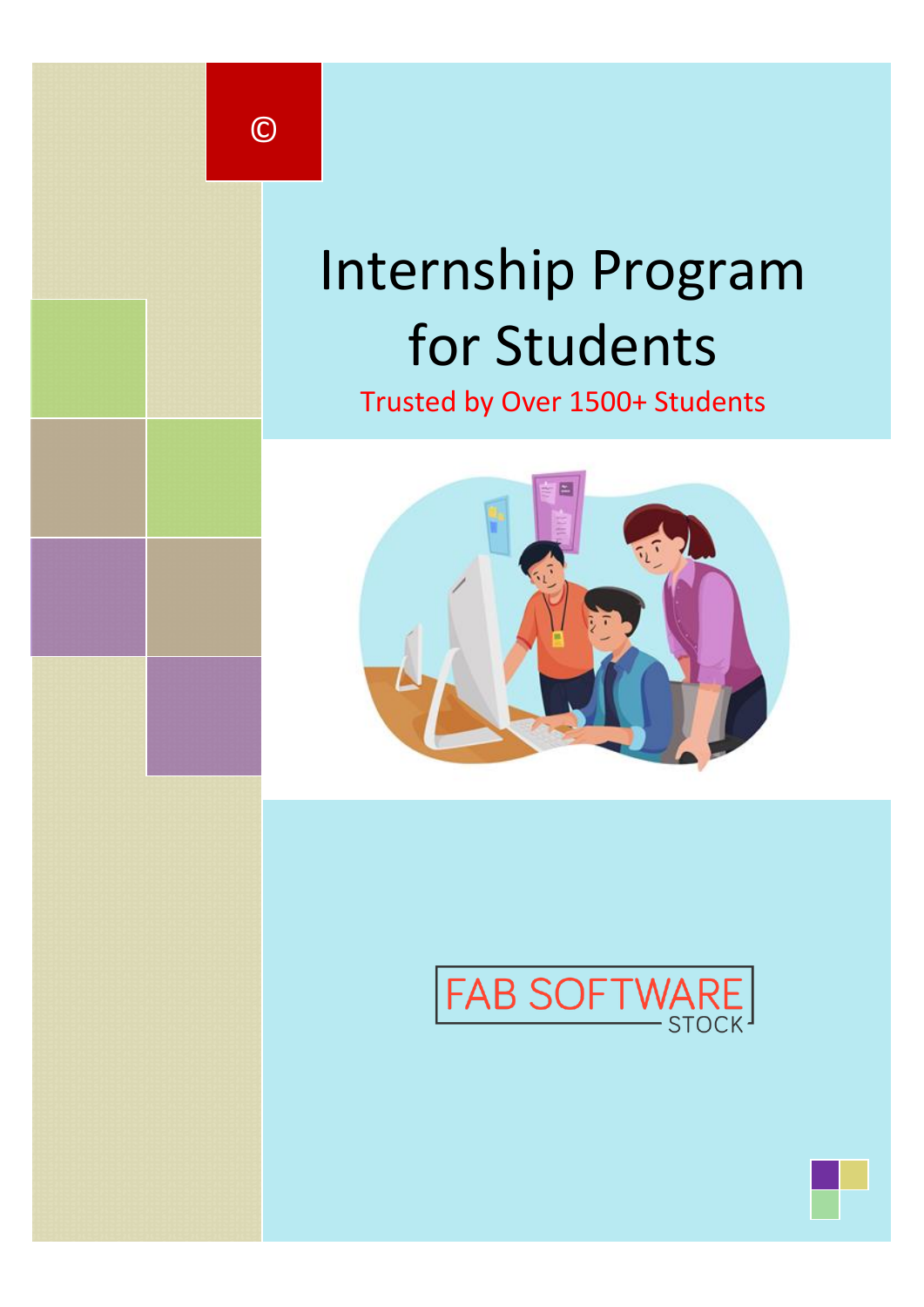## **Internship Opportunities for Students**

Internship gives you the opportunity to explore careers, test work cultures, build skills, develop professional network, and gain job referral before graduating.

The internship program is designed not only to learn and grow but to build real time skills that deliver results.

At FAB SOFTWARE STOCK, interns collaborate with core development team to solve problems and build some most advanced products and services.

Internship opportunities vary depending on education level and/or skills. You will chart your own path and own your development, career, and future.

# **Build Skills That Deliver Results**

### **Skill IQ**

Identify your knowledge gaps and strengths with our skill assessments

### **Hands-on Learning**

Try out new technologies, so you can make mistakes before they matter

### **Role IQ**

Measuring success in modern technology roles to get to the next level

### **Mentorship**

Learn from experts where technology team build and execute skills everyday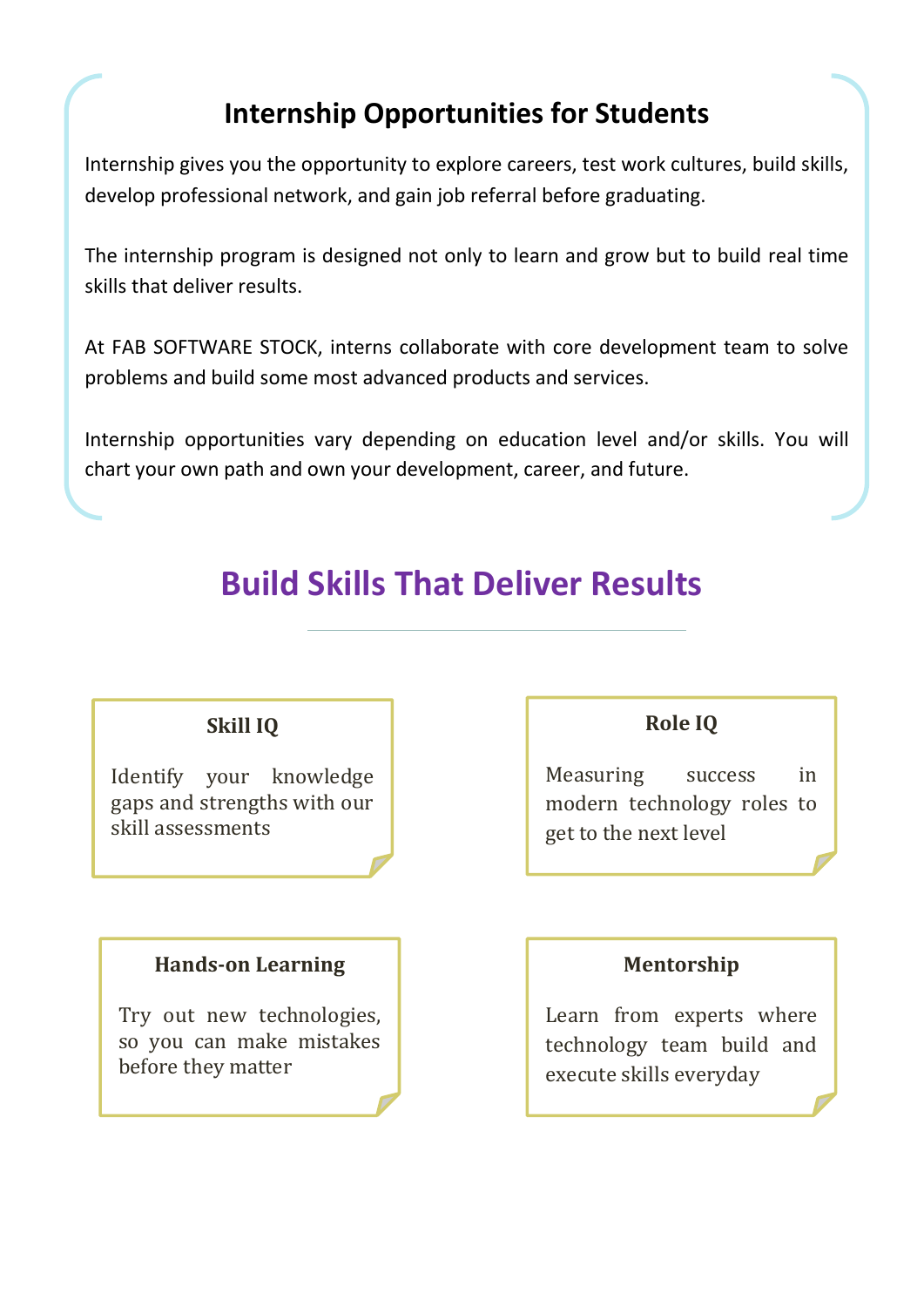# **Why you should apply for the internship?**

- Do you want to work on a real-time, meaningful and impactful project and make a difference?
- Are you willing to learn from others and open to new ideas?
- Do you want to support others to succeed and operate in a highly-collaborative and professional environment?

If this sounds like you, we would like to invite you to come join us as you are and where you can find more than just a job.

### **4 EASY STEPS TO APPLY FOR AN INTERNSHIP PROGRAM**

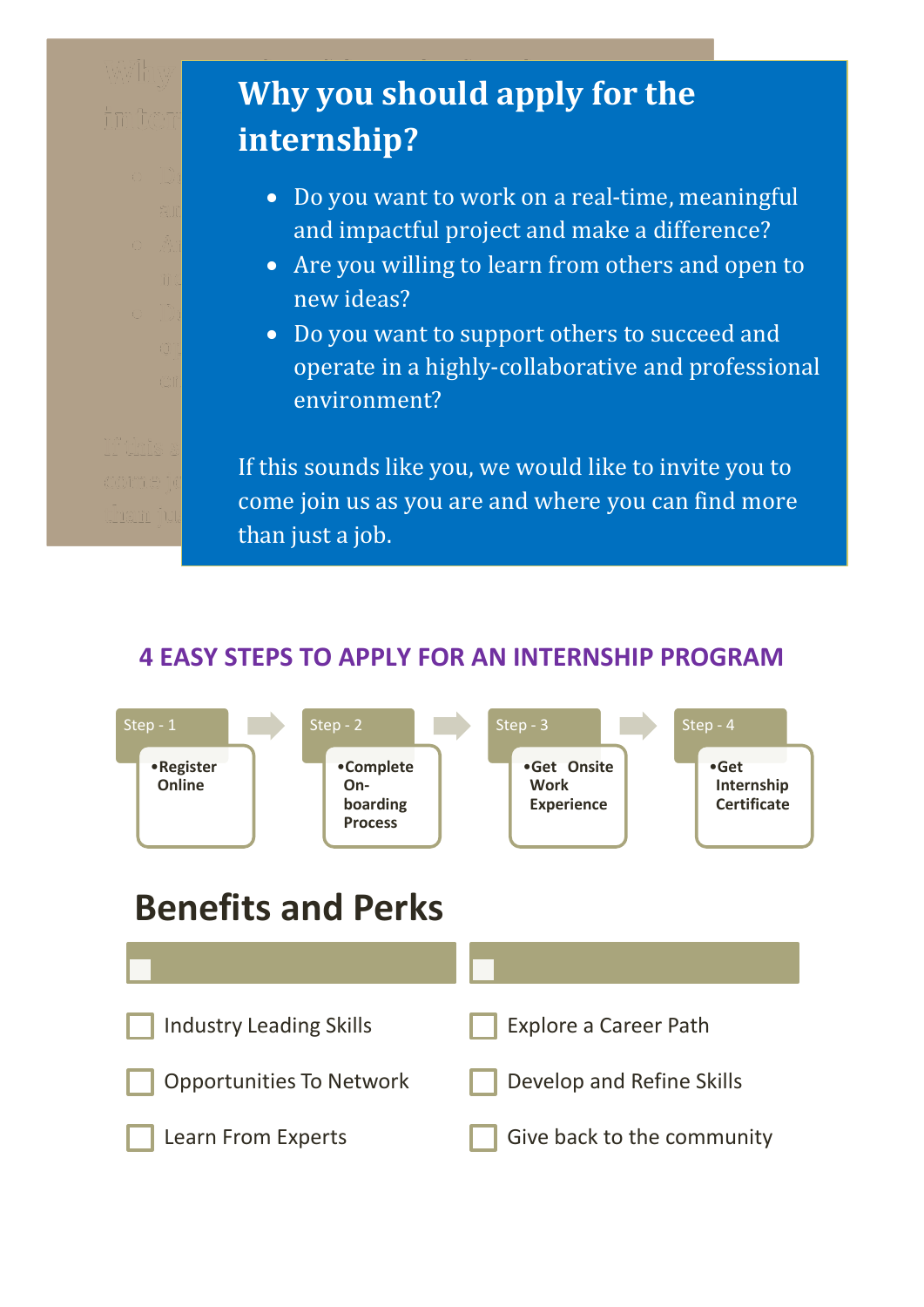# **Internships - Frequently Asked Questions**

#### **What is an internship?**

An internship is an on-site work real experience that is either directly related to your major field of study or your career interest. It can be paid or unpaid, and held during the summer, winter or throughout the academic year.

### **What are the benefits of an internship?**

- Gain valuable work experience before you graduate
- Develop new skills and refine others
- Meet and work with professionals
- Experience new work environments

### **What should I do after I finish the internship?**

- Ask your supervisor for a written recommendation for future employment prospects and for permission to use his or her name as a positive employment reference.
- Send thank you notes promptly to everyone in the company for whom you worked.
- Maintain contact with your supervisor. Let him or her know about your ongoing career plans and goals.

#### **What is virtual internship?**

Virtual internship will be done online or remotely. You can approach with a company, and have a supervisor that you report to. You are in regular contact with the supervisor/team via virtual methods such as video call, phone call, email and instant messenger.

### **How can I get an internship or a job if I have no experience?**

Employers value skills developed through academic work, volunteer experiences, extracurricular experiences, or other experiences which demonstrate skills useful in work. Obtaining internships and is another great way to bridge this gap.

#### **What can I do to increase my chances of finding a good job?**

If you looking jobs diligently, network with people who may have contact suggestions for you, approach employers of interest to you directly, be sure you have put your best effort into writing your resume and are prepared to handle interview questions well. Keep improving skill sets.